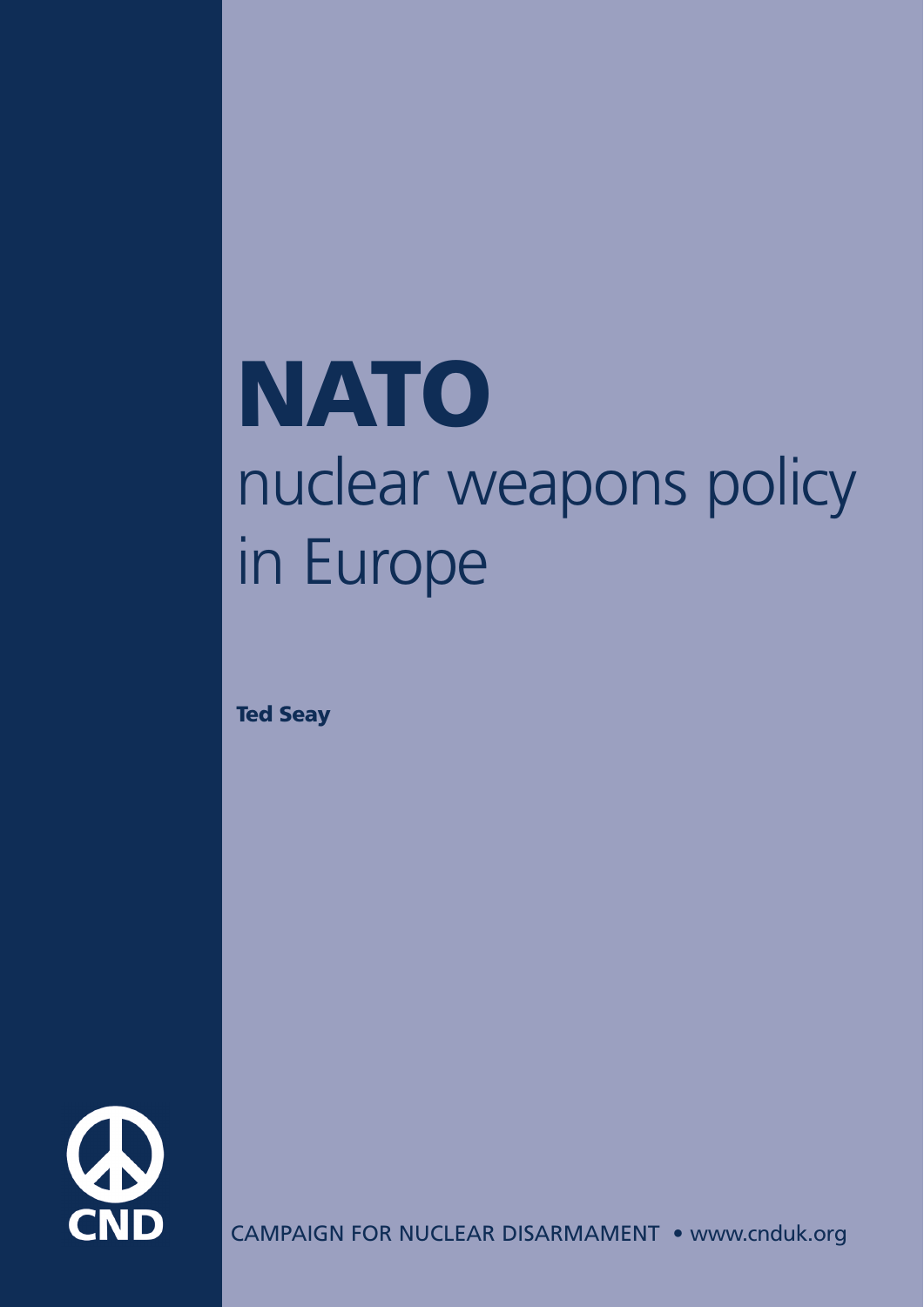## NATO nuclear weapons policy in Europe

## **Ted Seay**

The North Atlantic Treaty Organisation (NATO) was formed in 1949 in response to <sup>a</sup> perceived threat of conventional attack from the Union of Soviet Socialist Republics (USSR). Begun as <sup>a</sup> group of 10 western European states, as well as Canada and the United States of America (USA), NATO has since grown to an alliance of 28 European and North American states, including three former Soviet Republics: Estonia, Latvia and Lithuania.

**VEN** THOUGH the Trident nuclear missile system draws<br>most public attention, in fact the UK also participates in<br>another nuclear weapons programme: the 'sharing' of som<br>150+ US nuclear weapons with its NATO Allies. Althoug VEN THOUGH the Trident nuclear missile system draws most public attention, in fact the UK also participates in another nuclear weapons programme: the 'sharing' of some five Allies physically host these weapons (B61 nuclear gravity bombs), all NATO Allies are said to share in the responsibility for maintaining the weapons in Europe, as well as undertaking specific roles in the delivery of those weapons to target in time of crisis.

From September 1954 until July 2008, US nuclear weapons maintained a continual presence within the UK independent of UK nuclear forces. Their withdrawal was undertaken quietly, and in contrast to publicly stated fears that further removal of US nuclear weapons in Europe could somehow undermine the NATO Alliance; withdrawal of identical weapons from Greece in 2001 did not affect NATO negatively, either.

This briefing will outline the history of US nuclear weapons in Europe, the strains which NATO has both faced and created during the post-Cold War period, and the prospects for stable European security and peace in the face of continued NATO nuclear weapons 'sharing'.

The current generation of US nuclear weapons in Europe, the B61 gravity bombs, are 'hosted' by five NATO Allies: Belgium (at Kleine Brogel air base); Germany (at Büchel air base); Italy (at Ghedi Torre air base); the Netherlands (at Volkel air base); and Turkey (at Incirlik air base, one of the planning sites for the attempted military coup d'etat in July 2016).

These weapons represent the legacy of a failed policy: 'Flexible Response', the Kennedy-era reaction to the previous 'Massive Retaliation' theory propounded by the Eisenhower administration and pressed on its somewhat dubious NATO Allies. Under Massive Retaliation, the only response required by NATO to Soviet aggression at any level was to attack targets behind the Iron Curtain with nuclear weapons.

To be sure, this lacked credibility, when the prospect of a Soviet attack across the East/West German border with armoured units could be expected to result in a mushroom cloud over Leningrad. The Soviets treated it as the non-threat that it was and continued to upgrade both their conventional and nuclear capabilities in Europe.

As it gradually dawned on US and NATO decision-makers that their nuclear posture verged on the absurd, the Flexible Response doctrine of the early 1960s represented both a means back to credibility, and an increased chance that nuclear weapons would be used in Europe in time of crisis. Now, if a Soviet armoured unit were to attack across the East/West German border, it could expect to be met first by NATO tanks, and if they defeated that response, then small-yield, short-range nuclear weapons would provide NATO with a more realistic (and therefore much more likely and dangerous) defence option.

Such 'tactical' nuclear weapons (TNW; but surely a misnomer in an age when no deliberate nuclear explosion can fail to have strategic effect, regardless of its size or the range of its delivery mechanism) soon filled the conceptual gap between Soviet and NATO conventional capabilities in Europe. The stockpile of such NATO weapons eventually peaked in 1971 at 7,300 warheads, long after it had become clear that the Soviets, too, possessed 'tactical' nuclear weapons in abundance. (Their arsenal of such weapons would eventually grow to over 20,000, possibly as many as 25,000.)

Despite a series of nuclear accidents, misperceptions, and crisis near-misses, the US and USSR managed to see out the Cold War without triggering nuclear Armageddon. What followed was criminally unplanned, and missed opportunities characterised the immediate post-Cold War era. Although both the US and the Soviet Union had agreed to undertake reductions to both their strategic and intermediate-range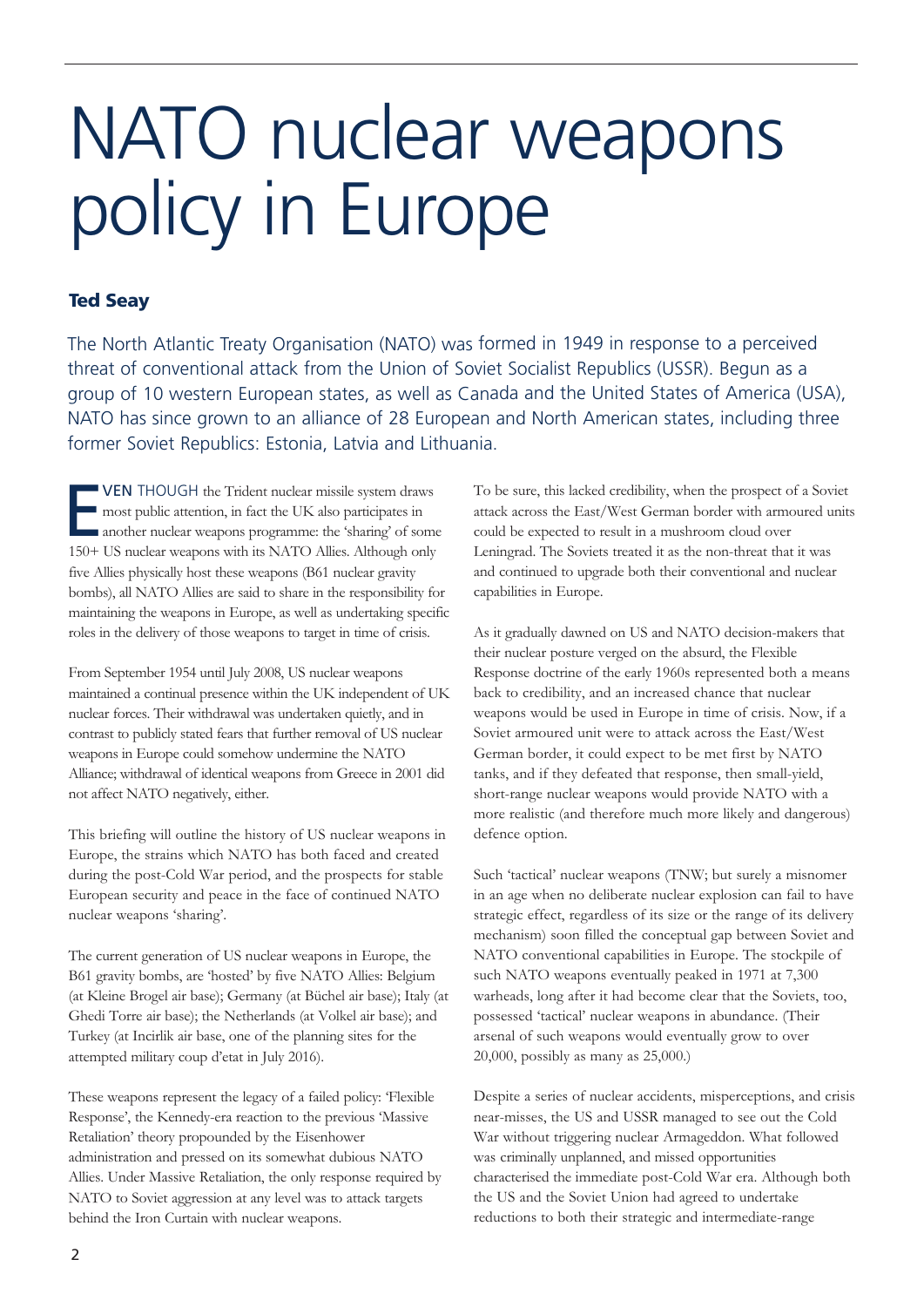nuclear forces (e.g., the SALT I and II treaties, the START treaty, and the INF treaty), no bilateral consultations on reductions to and/or removal of TNW ever took place.

What did occur, however, was a series of 'unilateral/reciprocal' gestures in late 1991 and early 1992 between President George H.W. Bush, on the one hand, and General Secretary of the Soviet Union Mikhail Gorbachev and later President of the Russian Federation Boris Yeltsin on the other. These Presidential Nuclear Initiatives (PNI) were to vastly reduce the number of TNW in Europe, as well as completely eliminating nuclear weapons aboard US Navy surface vessels, and de-alerting US strategic bombers for the first time since 1957.

However, the PNI can only be viewed as a partial success, since thousands of TNW remained in place in Europe following their completion, and in fact over 1,200 still do so today. It is upon these last few hundreds of TNW that we must focus our attention, as they tell part of a tragic story of missed opportunities and foregone chances since the end of the Cold War – as well as a grim (and unnecessary) backdrop to today's NATO-Russia tensions.

In 1990, between the fall of the Berlin War and the dissolution of the Soviet Union, agreements were made in secret between the US, NATO governments including West Germany, and other key players in order to offer incentives to the Soviets to allow the reunification of Germany as the peaceful climax to the Cold War. When interviewed in November 2009 about what Russia got from this fundamental realignment of Europe, then-Russian President Dmitri Medvedev replied, *"None of the things that we were assured, namely that NATO would not expand endlessly eastwards and our interests would be continuously taken into consideration."*

Although NATO continues to deny it, evidence persists that the US government, on behalf of its NATO Allies, promised the Soviet Union that NATO would not, in fact, enlarge its boundaries to the east by seeking as new members either former Warsaw Pact satellites or former Soviet republics. What happened instead is instructive, if only as a blueprint of how not to win friends and influence nations. Stripped of its reason to exist, NATO chose instead to expand eastward, adding East Germany in 1990, the Czech Republic, Hungary and Poland in 1999, and seven other Eastern European countries in 2004, including the former Soviet Baltic republics.

During this entire period, the Russian Federation sought closer relations with both the US and NATO, evinced by the signing of the NATO-Russia Founding Act on Mutual Relations, Cooperation and Security in 1997. Even the election of Vladimir Putin as President of the Russian Federation in March 2000 did not dampen the cooperative spirit which Russia extended to the West. On 11 September 2001, in fact, Putin was the first foreign leader to contact President George W. Bush following the attacks on the World Trade Centre and Pentagon. Putin unilaterally

cancelled Russian strategic training exercises in the far North in order to avoid possible reaction from US strategic forces on edge due to the terrorist attacks.

Three years later, Putin's reward was to see NATO's largest wave of enlargement take place. In 2008, however, all hope of reconciling NATO-Russia relations appeared gone when, in March of that year, NATO guaranteed future membership to both Georgia and Ukraine at its Bucharest Summit. Russian reaction was neither timid nor long in coming, with Russian forces invading Georgia in August of that same year. In 2014, of course, the other Russian shoe fell hard when Russia annexed Crimea and undertook 'hybrid war' operations in eastern Ukraine. Western-imposed sanctions against Russia and Putin's government increased after the Ukraine incidents, leading to the current situation of moderate tension, ill will and poor communications.

It is against this background that we must judge the salience of US 'shared' nuclear weapons in Europe. When, a few years ago, it appeared the time was ripe to do more in the way of nuclear reductions in Europe following the New START Treaty signature and entry into force in 2011, attention drifted briefly to the 180 nuclear warheads in NATO bases around Europe. As though just noticing that these weapons had been left behind by the PNI process, commentators called for a TNW negotiation to match the advances made by the New START and INF Treaties on long-range strategic and intermediate-range nuclear weapons, respectively.

It was then, however, that the political narratives of President Obama's 'Prague Agenda', named after the April 2009 speech which contained his vision of a world free of nuclear weapons, on the one hand, and Russian actions in Georgia and Ukraine in particular, on the other, collided. Having had the entire post-Cold War period in which to complete nuclear reductions in Europe and transfer the last US TNW back to America, and in which to engage with the Russian Federation on new modes of cooperation rather than simply and reflexively expanding, NATO found itself with a new narrative: How to address 'increasing Russian aggression.'

NATO's actions are problematic from Moscow's perspective for three major reasons:

- **1. Expansion:** Even today, NATO is considering taking in new members, despite decades of Russian requests that such enlargement cease, or at least draw Moscow into close consultations before any new invitations are issued.
- **2. Missile Defence:** US plans to install ballistic missile defence assets in Europe, ostensibly to counter an evolving ballistic missile threat from Iran, have provoked Moscow's ire since first announced in 2007. Despite major revisions to the original Bush plan by Obama in 2010, Russian disbelief that such a system could be aimed at any ICBMs other than its own have yet to be overcome.
- **3. TNW:** Once again, we return to the 150+ B61 nuclear